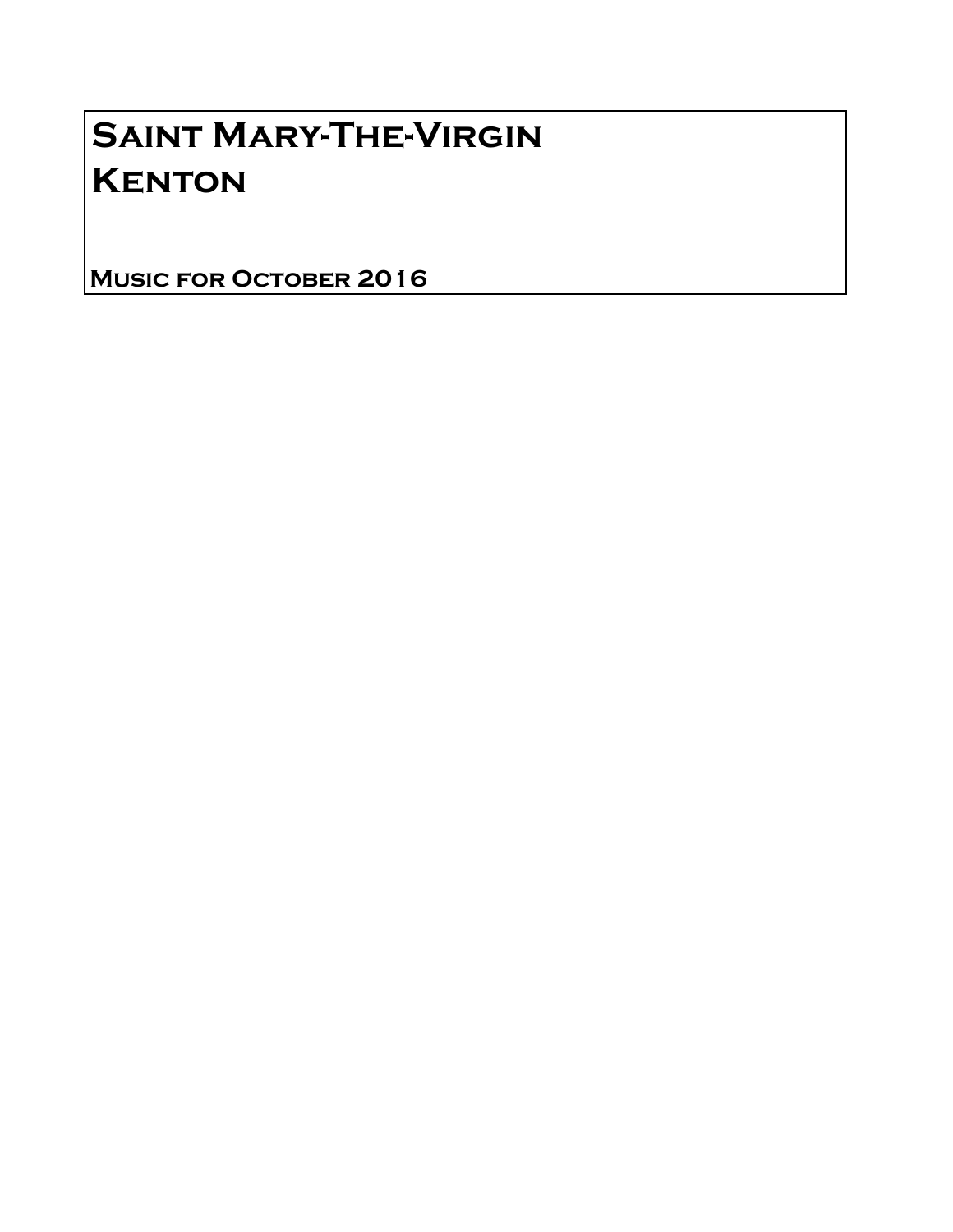# **2nd October Ordinary Time XXVII**

| Introit<br><b>Responsorial Psalm</b><br>Gradual | 433          | O worship the King<br>Page 24, second setting        |
|-------------------------------------------------|--------------|------------------------------------------------------|
| Offertory                                       | 296 (i)      | Lord enthroned                                       |
| Communion                                       | 72           | My faith looks up to thee                            |
| Recessional                                     | 360          | Firmly I believe and truly                           |
|                                                 | Setting      | K, G, C, Merbecke<br>S, B, A - St Ralph Sherwin Mass |
|                                                 | At communion | An upper room                                        |

### **9th October Ordinary Time XXVIII**

| Introit<br><b>Responsorial Psalm</b><br>Gradual | CH <sub>215</sub> | God is love, his the care<br>Page 206, first setting |
|-------------------------------------------------|-------------------|------------------------------------------------------|
| Offertory                                       | CH602             | Praise my soul the king of heaven                    |
| Communion                                       | <b>CH517</b>      | O bread of heaven beneath this veil                  |
| Recessional                                     | <b>CH745</b>      | To God be the glory                                  |
|                                                 | Setting           | Merbecke                                             |
|                                                 | At communion      | Lord, your Word's our heavenly bread                 |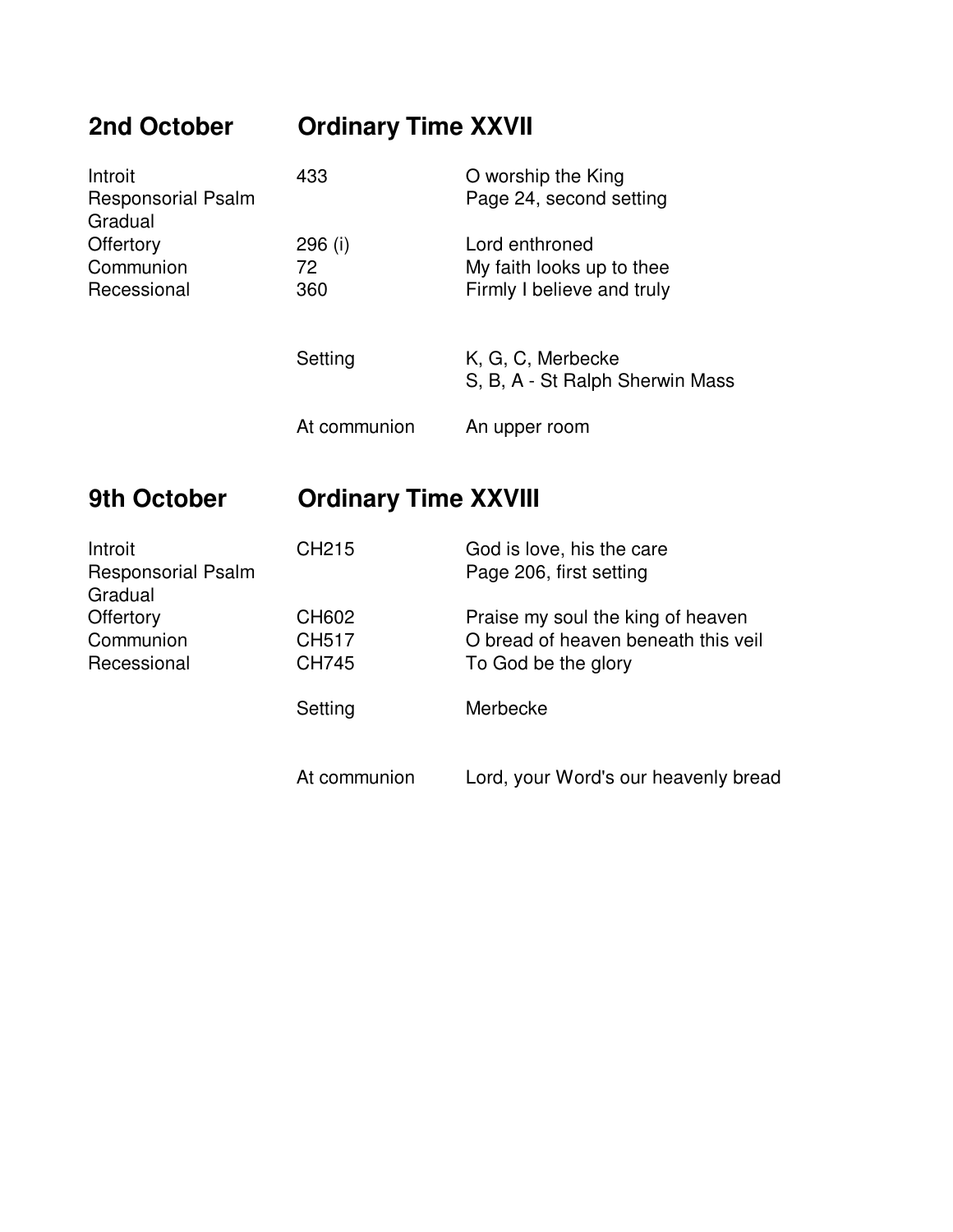# **16th October Ordinary Time XXVIX**

| Introit<br><b>Responsorial Psalm</b> | 377          | Immortal, invisible<br>Page 207, first setting |
|--------------------------------------|--------------|------------------------------------------------|
| Gradual                              |              |                                                |
| Offertory                            | 468          | Through the night of doubt and sorrow          |
| Communion                            | 357          | Father hear the prayer we offer                |
| Recessional                          | 394          | Let all the world                              |
|                                      | Setting      | K, G, C - Merbecke                             |
|                                      |              | S, B, A - Belmont Mass                         |
|                                      | At communion | Keep watch with me                             |

# **23rd October Ordinary Time XXX**

| Introit<br><b>Responsorial Psalm</b><br>Gradual | 477 (t 408(i)) | Ye that know the Lord is gracious           |
|-------------------------------------------------|----------------|---------------------------------------------|
| Offertory                                       | 383 (ii)       | Jesu, lover of my soul                      |
| Communion                                       | 358 (ii)       | Father of heaven whose love profound        |
| Recessional                                     | 492            | O God of earth and altar                    |
|                                                 | Setting        | K, G, C - Merbecke<br>S, B, A - Martin Shaw |
|                                                 | At communion   | The family table                            |